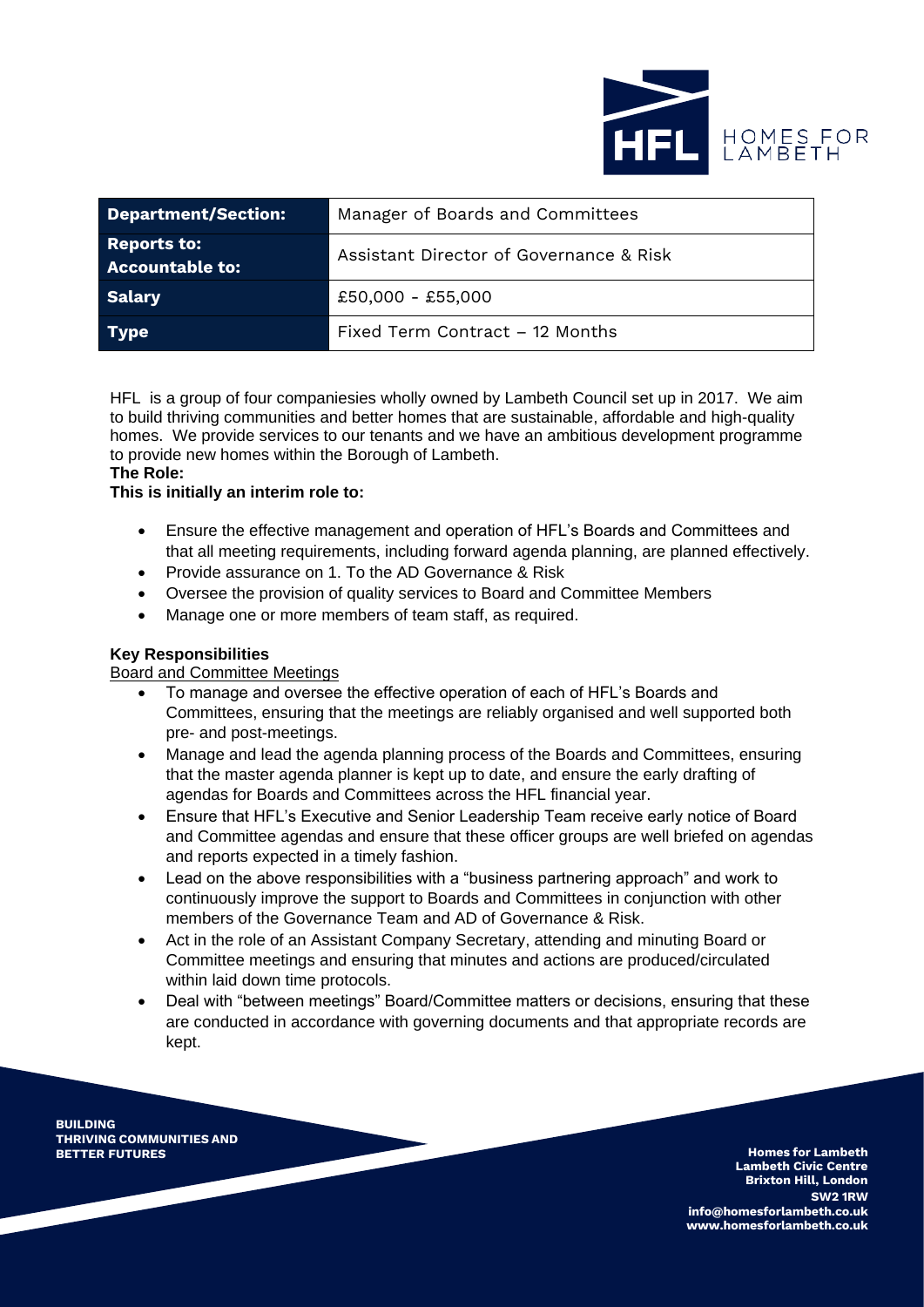

- Provide a quality assurance service in relation to reviewing draft Board reports, correcting typographical errors, reformatting documents, with the aim of improving the quality of Board reports.
- Operate digital Board administration software, continuously seeking to maximise or improve use within HFL, where agreed as relevant.
- Support actions to provide training to Board Members or others on digital board administration software.
- Lead the process to form the annual Board and Committee meetings calendar and ensure that all attendees are issued with meeting invitations or amendments within the agreed timescales.
- Contribute narrative or information for draft Board and Committee reports and be an author of certain reports as requested.

## Services to Board & Committee Members

- Provide and manage the provision of a professional, supportive, and customer-oriented service to Board Members, including but not limited to, supporting their effectiveness reviews, appraisals, documentation, training, and development.
- Ensure that questions or requests from Board Members are dealt with in a timely manner.

## **Additional responsibilities**

- Deputise for the Assistant Director of Governance & Risk, where feasible, in her absence.
- Maintain an accurate and efficient electronic and/or paper filing system and be responsible for records management including archiving whilst improving paperless working by scanning to the HFL SharePoint system.
- Be responsible for own health and safety at work and comply with the company health and safety policy at all times.
- Adhere to the Risk Management Policy and notify the line manager of any identified risk.
- Demonstrate support for HFL's EDI approach, policies or strategies. Ensure an EDI perspective is reflected in your behaviours and in the carrying out of the post.
- Any other duties commensurate with the grade of the post as required by the line manager.

#### **Personal Specification**

- Significant experience as a governance or secretariat manager within a Company Secretariat or Governance Team, and of managing and motivating a small team
- Proven ability to manage a very busy suite of Board and Committee meetings across a financial year with the ability to forward plan efficiently, effectively and resolve challenges as they arise
- Significant experience of minuting formal Board and Committee meetings
- Knowledge and experience of working within the social housing sector, local authority or third sector or within the housing/house building sectors

**BUILDING THRIVING COMMUNITIES AND**

**Homes** for Lambeth **Lambeth Civic Centre Brixton Hill, London SW2 1RW [info@homesforlambeth.co.uk](mailto:info@homesforlambeth.co.uk) [www.homesforlambeth.co.uk](http://www.homesforlambeth.co.uk/)**